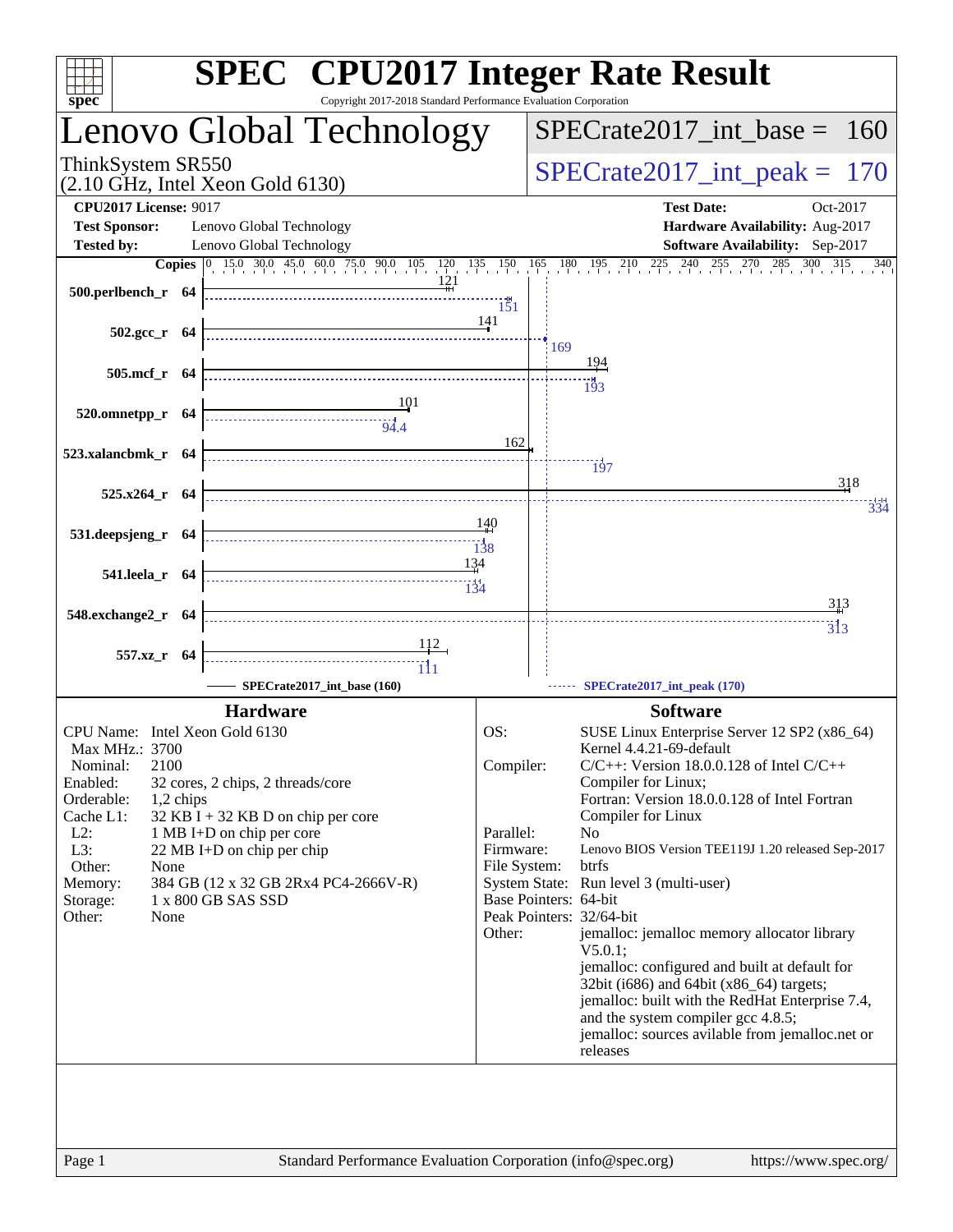

### Lenovo Global Technology

### ThinkSystem SR550<br>  $\angle Q$  10 GHz, Intel Year Gold 6130 [SPECrate2017\\_int\\_base =](http://www.spec.org/auto/cpu2017/Docs/result-fields.html#SPECrate2017intbase) 160

(2.10 GHz, Intel Xeon Gold 6130)

**[Test Sponsor:](http://www.spec.org/auto/cpu2017/Docs/result-fields.html#TestSponsor)** Lenovo Global Technology **[Hardware Availability:](http://www.spec.org/auto/cpu2017/Docs/result-fields.html#HardwareAvailability)** Aug-2017 **[Tested by:](http://www.spec.org/auto/cpu2017/Docs/result-fields.html#Testedby)** Lenovo Global Technology **[Software Availability:](http://www.spec.org/auto/cpu2017/Docs/result-fields.html#SoftwareAvailability)** Sep-2017

**[CPU2017 License:](http://www.spec.org/auto/cpu2017/Docs/result-fields.html#CPU2017License)** 9017 **[Test Date:](http://www.spec.org/auto/cpu2017/Docs/result-fields.html#TestDate)** Oct-2017

#### **[Results Table](http://www.spec.org/auto/cpu2017/Docs/result-fields.html#ResultsTable)**

|                           | <b>Base</b>   |                |                         |                | <b>Peak</b> |                |            |               |                |                 |                |              |                |              |
|---------------------------|---------------|----------------|-------------------------|----------------|-------------|----------------|------------|---------------|----------------|-----------------|----------------|--------------|----------------|--------------|
| <b>Benchmark</b>          | <b>Copies</b> | <b>Seconds</b> | <b>Ratio</b>            | <b>Seconds</b> | Ratio       | <b>Seconds</b> | Ratio      | <b>Copies</b> | <b>Seconds</b> | <b>Ratio</b>    | <b>Seconds</b> | <b>Ratio</b> | <b>Seconds</b> | <b>Ratio</b> |
| $500.$ perlbench_r        | 64            | 842            | <u> 121</u>             | 827            | 123         | 850            | 120        | 64            | 670            | 152             | 679            | 150          | 677            | <u>151</u>   |
| $502.\text{sec}$          | 64            | 645            | <u> 141</u>             | 644            | 141         | 647            | 140        | 64            | 540            | 168             | 537            | 169          | 538            | <u>169</u>   |
| $505$ .mcf r              | 64            | 519            | 199                     | 533            | 194         | 533            | <u>194</u> | 64            | 539            | 192             | 536            | 193          | 536            | <u>193</u>   |
| 520.omnetpp_r             | 64            | 828            | <u>101</u>              | 831            | 101         | 826            | 102        | 64            | 890            | 94.4            | 890            | 94.4         | 886            | 94.7         |
| 523.xalancbmk r           | 64            | 420            | 161                     | 416            | 162         | <u>417</u>     | <u>162</u> | 64            | 344            | 197             | 343            | <u>197</u>   | 343            | 197          |
| 525.x264 r                | 64            | 352            | 318                     | 352            | 319         | 354            | 316        | 64            | 333            | 336             | 338            | 331          | 335            | 334          |
| 531.deepsjeng_r           | 64            | 514            | 143                     | 524            | 140         | 526            | 139        | 64            | 531            | 138             | 529            | 139          | 530            | <b>138</b>   |
| 541.leela_r               | 64            | 792            | 134                     | 784            | 135         | 793            | 134        | 64            | 790            | $\overline{34}$ | 776            | 137          | 789            | 134          |
| 548.exchange2_r           | 64            | 536            | 313                     | 535            | 313         | 532            | 315        | 64            | 536            | <u>313</u>      | 536            | 313          | 536            | 313          |
| 557.xz r                  | 64            | 574            | 120                     | 620            | <u> 112</u> | 621            | 111        | 64            | 623            | <b>111</b>      | 624            | 111          | 623            | 111          |
| $SPECrate2017$ int base = |               |                |                         |                |             |                |            |               |                |                 |                |              |                |              |
|                           |               |                | <b><i><b>HA</b></i></b> |                |             |                |            |               |                |                 |                |              |                |              |

**[SPECrate2017\\_int\\_peak =](http://www.spec.org/auto/cpu2017/Docs/result-fields.html#SPECrate2017intpeak) 170**

Results appear in the [order in which they were run.](http://www.spec.org/auto/cpu2017/Docs/result-fields.html#RunOrder) Bold underlined text [indicates a median measurement.](http://www.spec.org/auto/cpu2017/Docs/result-fields.html#Median)

#### **[Submit Notes](http://www.spec.org/auto/cpu2017/Docs/result-fields.html#SubmitNotes)**

 The numactl mechanism was used to bind copies to processors. The config file option 'submit' was used to generate numactl commands to bind each copy to a specific processor. For details, please see the config file.

#### **[Operating System Notes](http://www.spec.org/auto/cpu2017/Docs/result-fields.html#OperatingSystemNotes)**

Stack size set to unlimited using "ulimit -s unlimited"

#### **[General Notes](http://www.spec.org/auto/cpu2017/Docs/result-fields.html#GeneralNotes)**

```
Environment variables set by runcpu before the start of the run:
LD_LIBRARY_PATH = "/home/cpu2017.1.0.2.ic18.0/lib/ia32:/home/cpu2017.1.0.2.ic18.0/lib/intel64"
LD_LIBRARY_PATH = "$LD_LIBRARY_PATH:/home/cpu2017.1.0.2.ic18.0/je5.0.1-32:/home/cpu2017.1.0.2.ic18.0/je5.0.1-64"
  Binaries compiled on a system with 1x Intel Core i7-4790 CPU + 32GB RAM
  memory using Redhat Enterprise Linux 7.4
  Transparent Huge Pages enabled by default
  Prior to runcpu invocation
  Filesystem page cache synced and cleared with:
 sync; echo 3> /proc/sys/vm/drop_caches
  runcpu command invoked through numactl i.e.:
  numactl --interleave=all runcpu <etc>
```
#### **[Platform Notes](http://www.spec.org/auto/cpu2017/Docs/result-fields.html#PlatformNotes)**

BIOS configuration: Choose Operating Mode set to Maximum Performance

**(Continued on next page)**

Page 2 Standard Performance Evaluation Corporation [\(info@spec.org\)](mailto:info@spec.org) <https://www.spec.org/>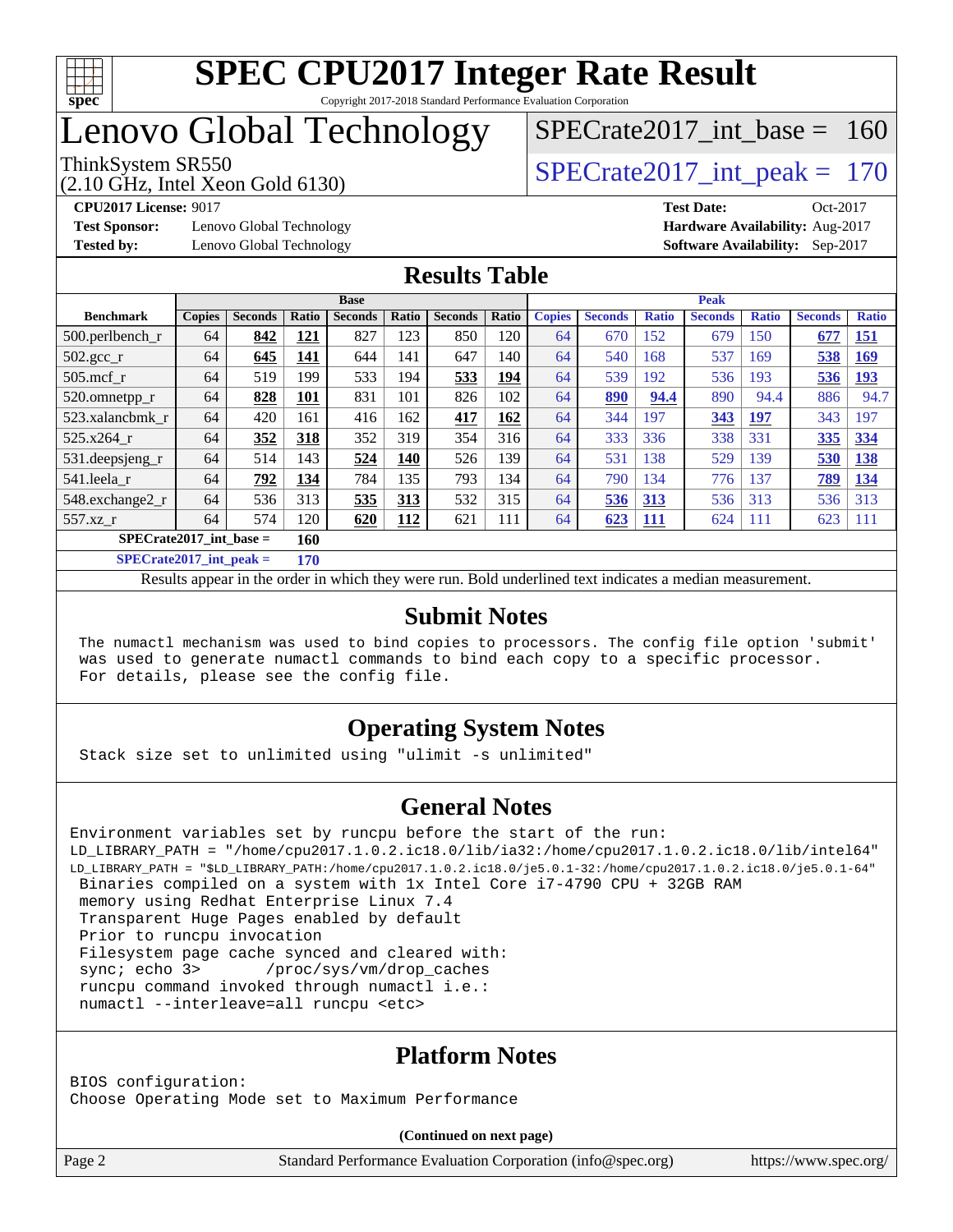

# **[SPEC CPU2017 Integer Rate Result](http://www.spec.org/auto/cpu2017/Docs/result-fields.html#SPECCPU2017IntegerRateResult)**

Copyright 2017-2018 Standard Performance Evaluation Corporation

Lenovo Global Technology

 $SPECrate2017\_int\_base = 160$ 

(2.10 GHz, Intel Xeon Gold 6130)

ThinkSystem SR550<br>  $\angle Q$  10 GHz, Intel Year Gold 6130

**[Test Sponsor:](http://www.spec.org/auto/cpu2017/Docs/result-fields.html#TestSponsor)** Lenovo Global Technology **[Hardware Availability:](http://www.spec.org/auto/cpu2017/Docs/result-fields.html#HardwareAvailability)** Aug-2017 **[Tested by:](http://www.spec.org/auto/cpu2017/Docs/result-fields.html#Testedby)** Lenovo Global Technology **[Software Availability:](http://www.spec.org/auto/cpu2017/Docs/result-fields.html#SoftwareAvailability)** Sep-2017

**[CPU2017 License:](http://www.spec.org/auto/cpu2017/Docs/result-fields.html#CPU2017License)** 9017 **[Test Date:](http://www.spec.org/auto/cpu2017/Docs/result-fields.html#TestDate)** Oct-2017

#### **[Platform Notes \(Continued\)](http://www.spec.org/auto/cpu2017/Docs/result-fields.html#PlatformNotes)**

Page 3 Standard Performance Evaluation Corporation [\(info@spec.org\)](mailto:info@spec.org) <https://www.spec.org/> DCU Streamer Prefetcher set to Enable MONITORMWAIT set to Enable SNC set to Enable LLC dead line alloc set to Disable XPT Prefetcher set to Enable Sysinfo program /home/cpu2017.1.0.2.ic18.0/bin/sysinfo Rev: r5797 of 2017-06-14 96c45e4568ad54c135fd618bcc091c0f running on linux-g50d Tue Oct 24 01:01:10 2017 SUT (System Under Test) info as seen by some common utilities. For more information on this section, see <https://www.spec.org/cpu2017/Docs/config.html#sysinfo> From /proc/cpuinfo model name : Intel(R) Xeon(R) Gold 6130 CPU @ 2.10GHz 2 "physical id"s (chips) 64 "processors" cores, siblings (Caution: counting these is hw and system dependent. The following excerpts from /proc/cpuinfo might not be reliable. Use with caution.) cpu cores : 16 siblings : 32 physical 0: cores 0 1 2 3 4 5 6 7 8 9 10 11 12 13 14 15 physical 1: cores 0 1 2 3 4 5 6 7 8 9 10 11 12 13 14 15 From lscpu: Architecture: x86\_64 CPU op-mode(s): 32-bit, 64-bit Byte Order: Little Endian  $CPU(s):$  64 On-line CPU(s) list: 0-63 Thread(s) per core: 2 Core(s) per socket: 16 Socket(s): 2 NUMA node(s): 4 Vendor ID: GenuineIntel CPU family: 6 Model: 85<br>Model name: 1n  $Intel(R)$  Xeon(R) Gold 6130 CPU @ 2.10GHz Stepping: 4 CPU MHz: 2095.075 BogoMIPS: 4190.15 Virtualization: VT-x L1d cache: 32K L1i cache: 32K L2 cache: 1024K L3 cache: 22528K NUMA node0 CPU(s): 0-3,8-11,32-35,40-43 **(Continued on next page)**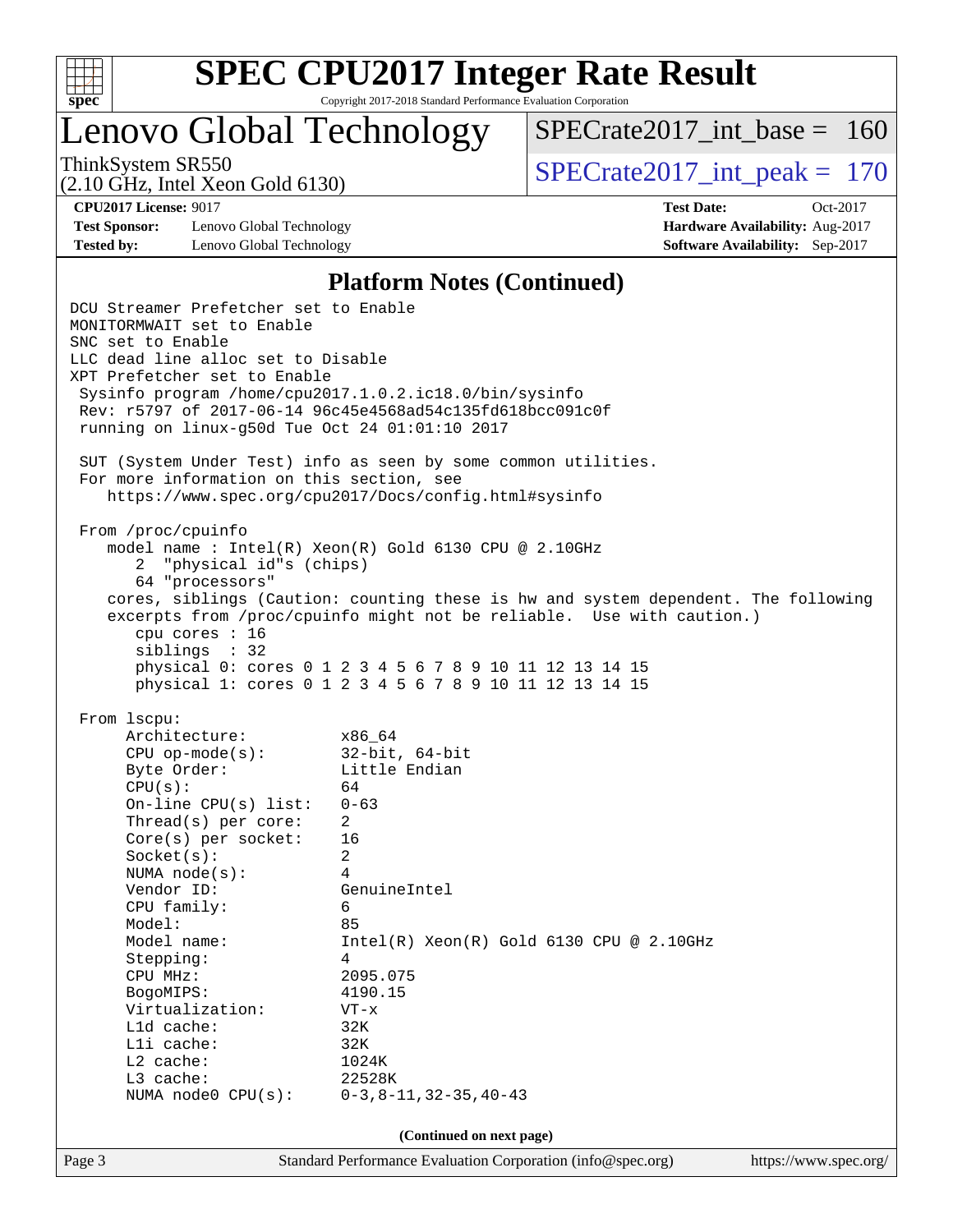

# **[SPEC CPU2017 Integer Rate Result](http://www.spec.org/auto/cpu2017/Docs/result-fields.html#SPECCPU2017IntegerRateResult)**

Copyright 2017-2018 Standard Performance Evaluation Corporation

Lenovo Global Technology

ThinkSystem SR550<br>  $\angle Q$  10 GHz, Intel Year Gold 6130

 $SPECrate2017\_int\_base = 160$ 

#### **[CPU2017 License:](http://www.spec.org/auto/cpu2017/Docs/result-fields.html#CPU2017License)** 9017 **[Test Date:](http://www.spec.org/auto/cpu2017/Docs/result-fields.html#TestDate)** Oct-2017

**[Test Sponsor:](http://www.spec.org/auto/cpu2017/Docs/result-fields.html#TestSponsor)** Lenovo Global Technology **[Hardware Availability:](http://www.spec.org/auto/cpu2017/Docs/result-fields.html#HardwareAvailability)** Aug-2017 **[Tested by:](http://www.spec.org/auto/cpu2017/Docs/result-fields.html#Testedby)** Lenovo Global Technology **[Software Availability:](http://www.spec.org/auto/cpu2017/Docs/result-fields.html#SoftwareAvailability)** Sep-2017

(2.10 GHz, Intel Xeon Gold 6130)

#### **[Platform Notes \(Continued\)](http://www.spec.org/auto/cpu2017/Docs/result-fields.html#PlatformNotes)**

 NUMA node1 CPU(s): 4-7,12-15,36-39,44-47 NUMA node2 CPU(s): 16-19,24-27,48-51,56-59 NUMA node3 CPU(s): 20-23,28-31,52-55,60-63 Flags: fpu vme de pse tsc msr pae mce cx8 apic sep mtrr pge mca cmov pat pse36 clflush dts acpi mmx fxsr sse sse2 ss ht tm pbe syscall nx pdpe1gb rdtscp lm constant\_tsc art arch\_perfmon pebs bts rep\_good nopl xtopology nonstop\_tsc aperfmperf eagerfpu pni pclmulqdq dtes64 monitor ds\_cpl vmx smx est tm2 ssse3 sdbg fma cx16 xtpr pdcm pcid dca sse4\_1 sse4\_2 x2apic movbe popcnt tsc\_deadline\_timer aes xsave avx f16c rdrand lahf\_lm abm 3dnowprefetch ida arat epb pln pts dtherm intel\_pt tpr\_shadow vnmi flexpriority ept vpid fsgsbase tsc\_adjust bmi1 hle avx2 smep bmi2 erms invpcid rtm cqm mpx avx512f avx512dq rdseed adx smap clflushopt clwb avx512cd avx512bw avx512vl xsaveopt xsavec xgetbv1 cqm\_llc cqm\_occup\_llc /proc/cpuinfo cache data cache size : 22528 KB From numactl --hardware WARNING: a numactl 'node' might or might not correspond to a physical chip. available: 4 nodes (0-3) node 0 cpus: 0 1 2 3 8 9 10 11 32 33 34 35 40 41 42 43 node 0 size: 96357 MB node 0 free: 95769 MB node 1 cpus: 4 5 6 7 12 13 14 15 36 37 38 39 44 45 46 47 node 1 size: 96753 MB node 1 free: 96154 MB node 2 cpus: 16 17 18 19 24 25 26 27 48 49 50 51 56 57 58 59 node 2 size: 96753 MB node 2 free: 95795 MB node 3 cpus: 20 21 22 23 28 29 30 31 52 53 54 55 60 61 62 63 node 3 size: 96750 MB node 3 free: 96082 MB node distances: node 0 1 2 3 0: 10 11 21 21 1: 11 10 21 21 2: 21 21 10 11 3: 21 21 11 10 From /proc/meminfo MemTotal: 395893228 kB HugePages\_Total: 0 Hugepagesize: 2048 kB From /etc/\*release\* /etc/\*version\* SuSE-release: SUSE Linux Enterprise Server 12 (x86\_64) VERSION = 12 **(Continued on next page)**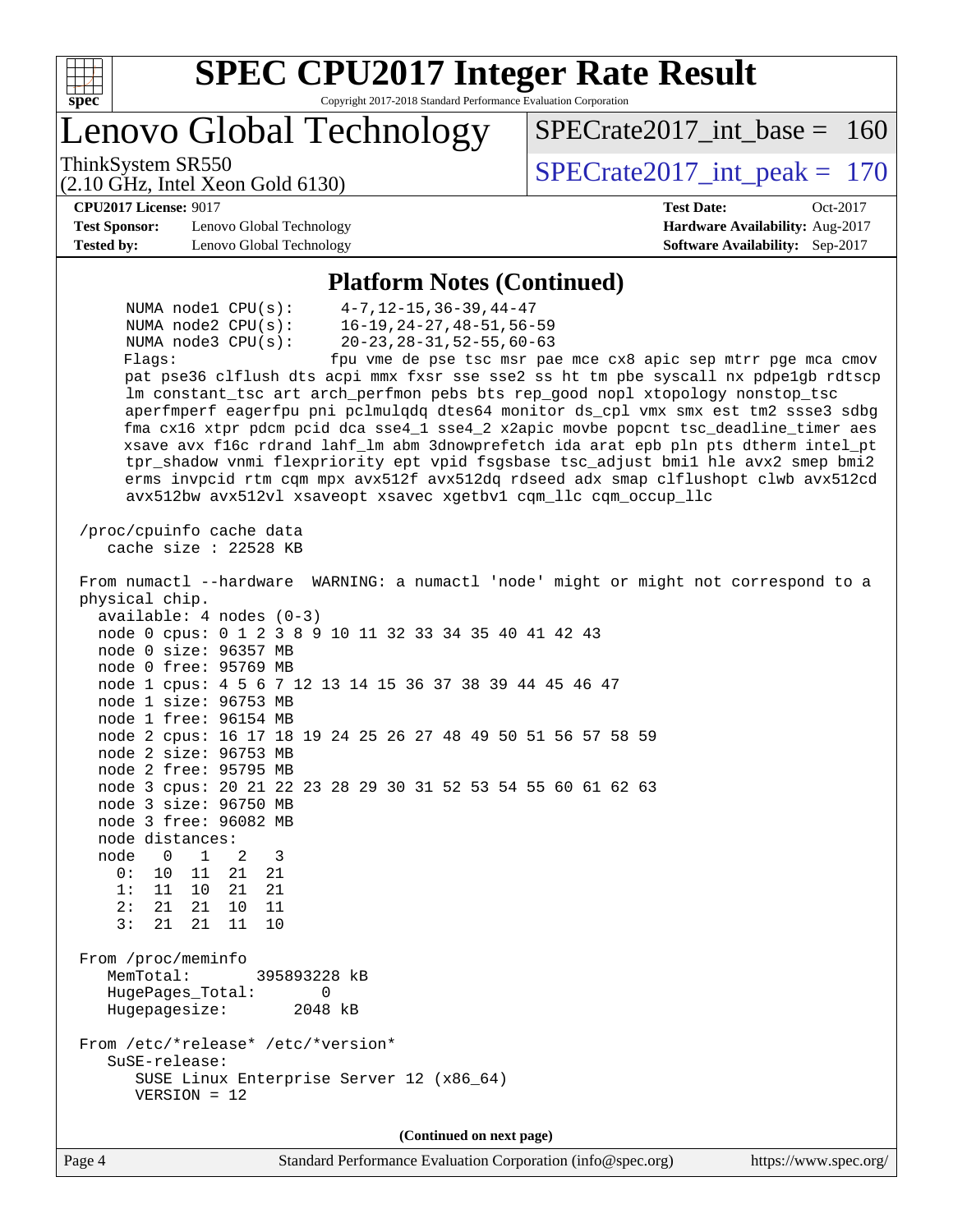

### Lenovo Global Technology

ThinkSystem SR550<br>  $SPECTate2017$ \_int\_peak = 170

[SPECrate2017\\_int\\_base =](http://www.spec.org/auto/cpu2017/Docs/result-fields.html#SPECrate2017intbase) 160

(2.10 GHz, Intel Xeon Gold 6130)

**[Test Sponsor:](http://www.spec.org/auto/cpu2017/Docs/result-fields.html#TestSponsor)** Lenovo Global Technology **[Hardware Availability:](http://www.spec.org/auto/cpu2017/Docs/result-fields.html#HardwareAvailability)** Aug-2017 **[Tested by:](http://www.spec.org/auto/cpu2017/Docs/result-fields.html#Testedby)** Lenovo Global Technology **[Software Availability:](http://www.spec.org/auto/cpu2017/Docs/result-fields.html#SoftwareAvailability)** Sep-2017

**[CPU2017 License:](http://www.spec.org/auto/cpu2017/Docs/result-fields.html#CPU2017License)** 9017 **[Test Date:](http://www.spec.org/auto/cpu2017/Docs/result-fields.html#TestDate)** Oct-2017

#### **[Platform Notes \(Continued\)](http://www.spec.org/auto/cpu2017/Docs/result-fields.html#PlatformNotes)**

Page 5 Standard Performance Evaluation Corporation [\(info@spec.org\)](mailto:info@spec.org) <https://www.spec.org/> PATCHLEVEL = 2 # This file is deprecated and will be removed in a future service pack or release. # Please check /etc/os-release for details about this release. os-release: NAME="SLES" VERSION="12-SP2" VERSION\_ID="12.2" PRETTY\_NAME="SUSE Linux Enterprise Server 12 SP2" ID="sles" ANSI\_COLOR="0;32" CPE\_NAME="cpe:/o:suse:sles:12:sp2" uname -a: Linux linux-g50d 4.4.21-69-default #1 SMP Tue Oct 25 10:58:20 UTC 2016 (9464f67) x86\_64 x86\_64 x86\_64 GNU/Linux run-level 3 Oct 23 21:23 SPEC is set to: /home/cpu2017.1.0.2.ic18.0 Filesystem Type Size Used Avail Use% Mounted on /dev/sda2 btrfs 744G 121G 624G 17% /home Additional information from dmidecode follows. WARNING: Use caution when you interpret this section. The 'dmidecode' program reads system data which is "intended to allow hardware to be accurately determined", but the intent may not be met, as there are frequent changes to hardware, firmware, and the "DMTF SMBIOS" standard. BIOS Lenovo -[TEE119J-1.20]- 09/06/2017 Memory: 12x Hynix HMA84GR7AFR4N-VK 32 GB 2 rank 2666 (End of data from sysinfo program) **[Compiler Version Notes](http://www.spec.org/auto/cpu2017/Docs/result-fields.html#CompilerVersionNotes)** ============================================================================== CC 500.perlbench\_r(base)  $502.\text{gcc}_r(\text{base})$  505.mcf\_r(base, peak) 525.x264 $r(base, peak)$  557.xz $r(base, peak)$ ----------------------------------------------------------------------------- icc (ICC) 18.0.0 20170811 Copyright (C) 1985-2017 Intel Corporation. All rights reserved. ------------------------------------------------------------------------------ ============================================================================== CC 500.perlbench\_r(peak) 502.gcc\_r(peak) ----------------------------------------------------------------------------- icc (ICC) 18.0.0 20170811 **(Continued on next page)**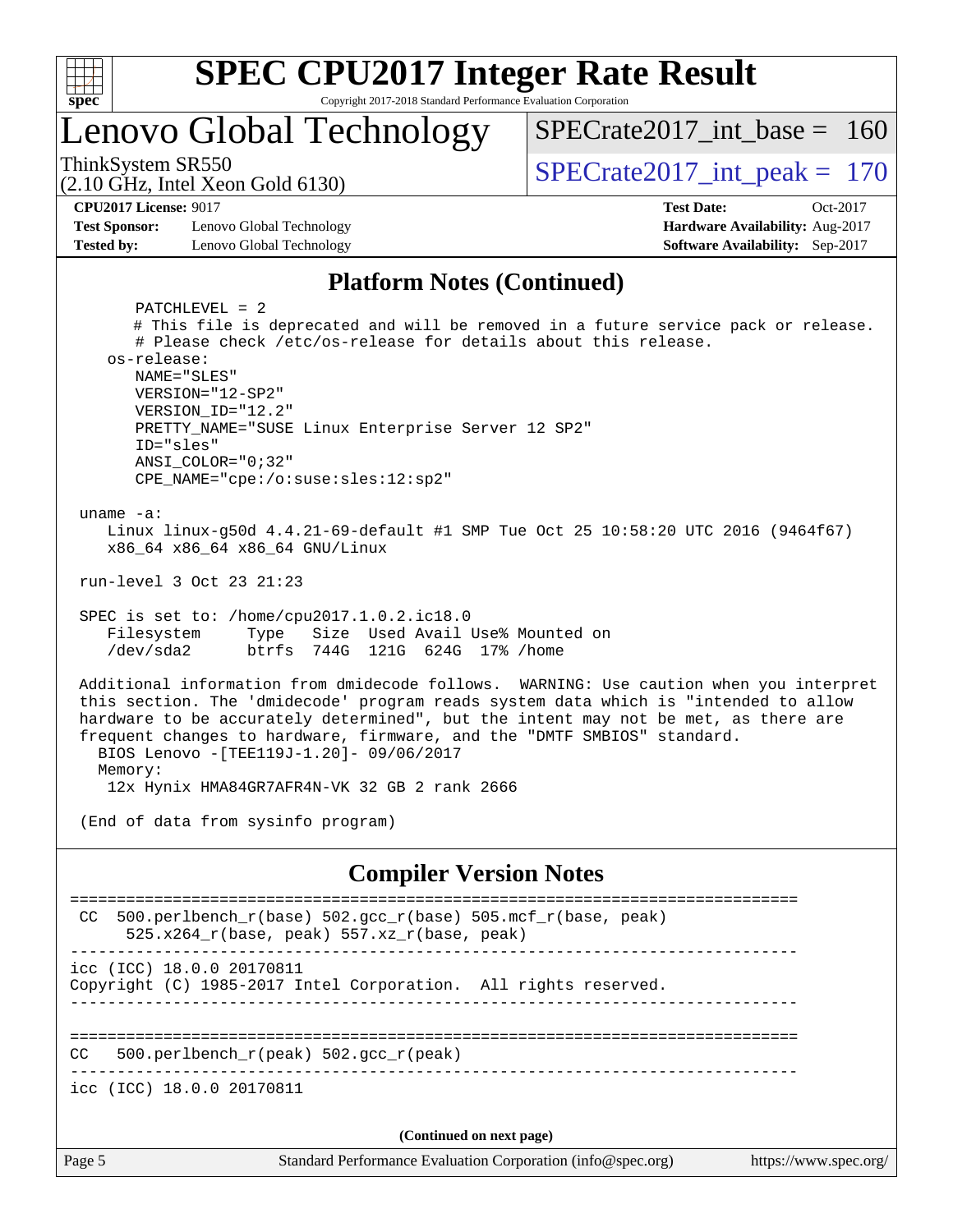

### Lenovo Global Technology

ThinkSystem SR550<br>(2.10 GHz, Intel Xeon Gold 6130)  $\begin{array}{r} | \text{SPECrate2017\_int\_peak} = 170 \end{array}$ [SPECrate2017\\_int\\_base =](http://www.spec.org/auto/cpu2017/Docs/result-fields.html#SPECrate2017intbase) 160

(2.10 GHz, Intel Xeon Gold 6130)

**[Test Sponsor:](http://www.spec.org/auto/cpu2017/Docs/result-fields.html#TestSponsor)** Lenovo Global Technology **[Hardware Availability:](http://www.spec.org/auto/cpu2017/Docs/result-fields.html#HardwareAvailability)** Aug-2017 **[Tested by:](http://www.spec.org/auto/cpu2017/Docs/result-fields.html#Testedby)** Lenovo Global Technology **[Software Availability:](http://www.spec.org/auto/cpu2017/Docs/result-fields.html#SoftwareAvailability)** Sep-2017

**[CPU2017 License:](http://www.spec.org/auto/cpu2017/Docs/result-fields.html#CPU2017License)** 9017 **[Test Date:](http://www.spec.org/auto/cpu2017/Docs/result-fields.html#TestDate)** Oct-2017

#### **[Compiler Version Notes \(Continued\)](http://www.spec.org/auto/cpu2017/Docs/result-fields.html#CompilerVersionNotes)**

| Copyright (C) 1985-2017 Intel Corporation. All rights reserved.                                                         |
|-------------------------------------------------------------------------------------------------------------------------|
|                                                                                                                         |
| CXXC 520.omnetpp $r(base)$ 523.xalancbmk $r(base)$ 531.deepsjeng $r(base)$                                              |
| $541.$ leela r(base)                                                                                                    |
| icpc (ICC) 18.0.0 20170811                                                                                              |
| Copyright (C) 1985-2017 Intel Corporation. All rights reserved.                                                         |
|                                                                                                                         |
| CXXC 520.omnetpp $r(\text{peak})$ 523.xalancbmk $r(\text{peak})$ 531.deepsjeng $r(\text{peak})$<br>$541.$ leela r(peak) |
| icpc (ICC) 18.0.0 20170811<br>Copyright (C) 1985-2017 Intel Corporation. All rights reserved.                           |
|                                                                                                                         |
| 548.exchange2 r(base, peak)<br>FC.                                                                                      |
| ifort (IFORT) 18.0.0 20170811<br>Copyright (C) 1985-2017 Intel Corporation. All rights reserved.                        |
|                                                                                                                         |

### **[Base Compiler Invocation](http://www.spec.org/auto/cpu2017/Docs/result-fields.html#BaseCompilerInvocation)**

[C benchmarks](http://www.spec.org/auto/cpu2017/Docs/result-fields.html#Cbenchmarks): [icc](http://www.spec.org/cpu2017/results/res2017q4/cpu2017-20171128-01317.flags.html#user_CCbase_intel_icc_18.0_66fc1ee009f7361af1fbd72ca7dcefbb700085f36577c54f309893dd4ec40d12360134090235512931783d35fd58c0460139e722d5067c5574d8eaf2b3e37e92)

| $C_{++}$ benchmarks: |
|----------------------|
| icpc                 |

[Fortran benchmarks](http://www.spec.org/auto/cpu2017/Docs/result-fields.html#Fortranbenchmarks): [ifort](http://www.spec.org/cpu2017/results/res2017q4/cpu2017-20171128-01317.flags.html#user_FCbase_intel_ifort_18.0_8111460550e3ca792625aed983ce982f94888b8b503583aa7ba2b8303487b4d8a21a13e7191a45c5fd58ff318f48f9492884d4413fa793fd88dd292cad7027ca)

### **[Base Portability Flags](http://www.spec.org/auto/cpu2017/Docs/result-fields.html#BasePortabilityFlags)**

 500.perlbench\_r: [-DSPEC\\_LP64](http://www.spec.org/cpu2017/results/res2017q4/cpu2017-20171128-01317.flags.html#b500.perlbench_r_basePORTABILITY_DSPEC_LP64) [-DSPEC\\_LINUX\\_X64](http://www.spec.org/cpu2017/results/res2017q4/cpu2017-20171128-01317.flags.html#b500.perlbench_r_baseCPORTABILITY_DSPEC_LINUX_X64) 502.gcc\_r: [-DSPEC\\_LP64](http://www.spec.org/cpu2017/results/res2017q4/cpu2017-20171128-01317.flags.html#suite_basePORTABILITY502_gcc_r_DSPEC_LP64) 505.mcf\_r: [-DSPEC\\_LP64](http://www.spec.org/cpu2017/results/res2017q4/cpu2017-20171128-01317.flags.html#suite_basePORTABILITY505_mcf_r_DSPEC_LP64) 520.omnetpp\_r: [-DSPEC\\_LP64](http://www.spec.org/cpu2017/results/res2017q4/cpu2017-20171128-01317.flags.html#suite_basePORTABILITY520_omnetpp_r_DSPEC_LP64)

**(Continued on next page)**

Page 6 Standard Performance Evaluation Corporation [\(info@spec.org\)](mailto:info@spec.org) <https://www.spec.org/>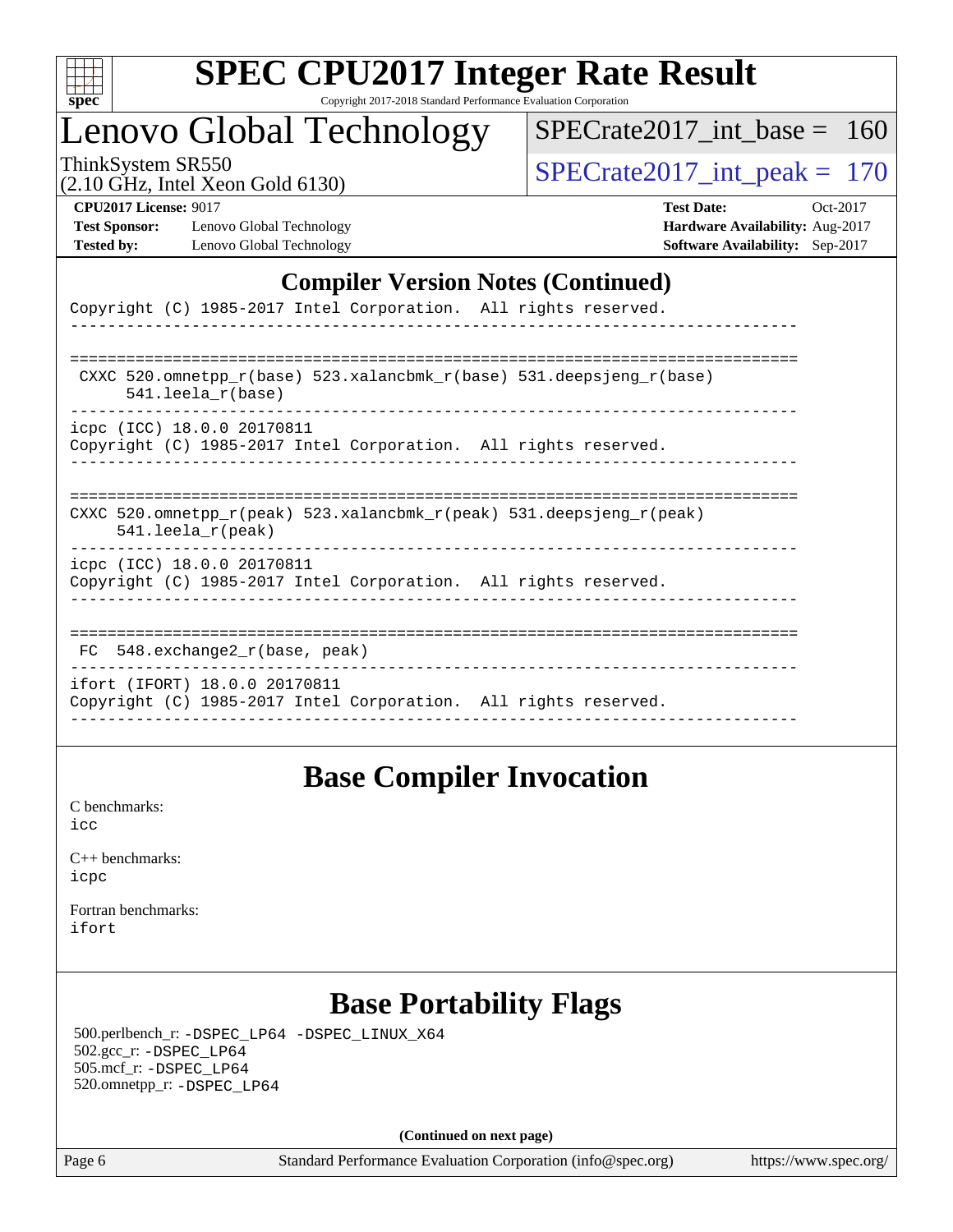

### Lenovo Global Technology

[SPECrate2017\\_int\\_base =](http://www.spec.org/auto/cpu2017/Docs/result-fields.html#SPECrate2017intbase) 160

(2.10 GHz, Intel Xeon Gold 6130)

**[Test Sponsor:](http://www.spec.org/auto/cpu2017/Docs/result-fields.html#TestSponsor)** Lenovo Global Technology **[Hardware Availability:](http://www.spec.org/auto/cpu2017/Docs/result-fields.html#HardwareAvailability)** Aug-2017

ThinkSystem SR550<br>  $\frac{170 \text{ GHz}}{210 \text{ GHz}}$  Intel Year Gald 6130)

**[CPU2017 License:](http://www.spec.org/auto/cpu2017/Docs/result-fields.html#CPU2017License)** 9017 **[Test Date:](http://www.spec.org/auto/cpu2017/Docs/result-fields.html#TestDate)** Oct-2017 **[Tested by:](http://www.spec.org/auto/cpu2017/Docs/result-fields.html#Testedby)** Lenovo Global Technology **[Software Availability:](http://www.spec.org/auto/cpu2017/Docs/result-fields.html#SoftwareAvailability)** Sep-2017

### **[Base Portability Flags \(Continued\)](http://www.spec.org/auto/cpu2017/Docs/result-fields.html#BasePortabilityFlags)**

 523.xalancbmk\_r: [-DSPEC\\_LP64](http://www.spec.org/cpu2017/results/res2017q4/cpu2017-20171128-01317.flags.html#suite_basePORTABILITY523_xalancbmk_r_DSPEC_LP64) [-DSPEC\\_LINUX](http://www.spec.org/cpu2017/results/res2017q4/cpu2017-20171128-01317.flags.html#b523.xalancbmk_r_baseCXXPORTABILITY_DSPEC_LINUX) 525.x264\_r: [-DSPEC\\_LP64](http://www.spec.org/cpu2017/results/res2017q4/cpu2017-20171128-01317.flags.html#suite_basePORTABILITY525_x264_r_DSPEC_LP64) 531.deepsjeng\_r: [-DSPEC\\_LP64](http://www.spec.org/cpu2017/results/res2017q4/cpu2017-20171128-01317.flags.html#suite_basePORTABILITY531_deepsjeng_r_DSPEC_LP64) 541.leela\_r: [-DSPEC\\_LP64](http://www.spec.org/cpu2017/results/res2017q4/cpu2017-20171128-01317.flags.html#suite_basePORTABILITY541_leela_r_DSPEC_LP64) 548.exchange2\_r: [-DSPEC\\_LP64](http://www.spec.org/cpu2017/results/res2017q4/cpu2017-20171128-01317.flags.html#suite_basePORTABILITY548_exchange2_r_DSPEC_LP64) 557.xz\_r: [-DSPEC\\_LP64](http://www.spec.org/cpu2017/results/res2017q4/cpu2017-20171128-01317.flags.html#suite_basePORTABILITY557_xz_r_DSPEC_LP64)

**[Base Optimization Flags](http://www.spec.org/auto/cpu2017/Docs/result-fields.html#BaseOptimizationFlags)**

[C benchmarks](http://www.spec.org/auto/cpu2017/Docs/result-fields.html#Cbenchmarks):

[-Wl,-z,muldefs](http://www.spec.org/cpu2017/results/res2017q4/cpu2017-20171128-01317.flags.html#user_CCbase_link_force_multiple1_b4cbdb97b34bdee9ceefcfe54f4c8ea74255f0b02a4b23e853cdb0e18eb4525ac79b5a88067c842dd0ee6996c24547a27a4b99331201badda8798ef8a743f577) [-xCORE-AVX512](http://www.spec.org/cpu2017/results/res2017q4/cpu2017-20171128-01317.flags.html#user_CCbase_f-xCORE-AVX512) [-ipo](http://www.spec.org/cpu2017/results/res2017q4/cpu2017-20171128-01317.flags.html#user_CCbase_f-ipo) [-O3](http://www.spec.org/cpu2017/results/res2017q4/cpu2017-20171128-01317.flags.html#user_CCbase_f-O3) [-no-prec-div](http://www.spec.org/cpu2017/results/res2017q4/cpu2017-20171128-01317.flags.html#user_CCbase_f-no-prec-div) [-qopt-mem-layout-trans=3](http://www.spec.org/cpu2017/results/res2017q4/cpu2017-20171128-01317.flags.html#user_CCbase_f-qopt-mem-layout-trans_de80db37974c74b1f0e20d883f0b675c88c3b01e9d123adea9b28688d64333345fb62bc4a798493513fdb68f60282f9a726aa07f478b2f7113531aecce732043) [-L/usr/local/je5.0.1-64/lib](http://www.spec.org/cpu2017/results/res2017q4/cpu2017-20171128-01317.flags.html#user_CCbase_jemalloc_link_path64_4b10a636b7bce113509b17f3bd0d6226c5fb2346b9178c2d0232c14f04ab830f976640479e5c33dc2bcbbdad86ecfb6634cbbd4418746f06f368b512fced5394) [-ljemalloc](http://www.spec.org/cpu2017/results/res2017q4/cpu2017-20171128-01317.flags.html#user_CCbase_jemalloc_link_lib_d1249b907c500fa1c0672f44f562e3d0f79738ae9e3c4a9c376d49f265a04b9c99b167ecedbf6711b3085be911c67ff61f150a17b3472be731631ba4d0471706)

[C++ benchmarks:](http://www.spec.org/auto/cpu2017/Docs/result-fields.html#CXXbenchmarks)

[-Wl,-z,muldefs](http://www.spec.org/cpu2017/results/res2017q4/cpu2017-20171128-01317.flags.html#user_CXXbase_link_force_multiple1_b4cbdb97b34bdee9ceefcfe54f4c8ea74255f0b02a4b23e853cdb0e18eb4525ac79b5a88067c842dd0ee6996c24547a27a4b99331201badda8798ef8a743f577) [-xCORE-AVX512](http://www.spec.org/cpu2017/results/res2017q4/cpu2017-20171128-01317.flags.html#user_CXXbase_f-xCORE-AVX512) [-ipo](http://www.spec.org/cpu2017/results/res2017q4/cpu2017-20171128-01317.flags.html#user_CXXbase_f-ipo) [-O3](http://www.spec.org/cpu2017/results/res2017q4/cpu2017-20171128-01317.flags.html#user_CXXbase_f-O3) [-no-prec-div](http://www.spec.org/cpu2017/results/res2017q4/cpu2017-20171128-01317.flags.html#user_CXXbase_f-no-prec-div) [-qopt-mem-layout-trans=3](http://www.spec.org/cpu2017/results/res2017q4/cpu2017-20171128-01317.flags.html#user_CXXbase_f-qopt-mem-layout-trans_de80db37974c74b1f0e20d883f0b675c88c3b01e9d123adea9b28688d64333345fb62bc4a798493513fdb68f60282f9a726aa07f478b2f7113531aecce732043) [-L/usr/local/je5.0.1-64/lib](http://www.spec.org/cpu2017/results/res2017q4/cpu2017-20171128-01317.flags.html#user_CXXbase_jemalloc_link_path64_4b10a636b7bce113509b17f3bd0d6226c5fb2346b9178c2d0232c14f04ab830f976640479e5c33dc2bcbbdad86ecfb6634cbbd4418746f06f368b512fced5394) [-ljemalloc](http://www.spec.org/cpu2017/results/res2017q4/cpu2017-20171128-01317.flags.html#user_CXXbase_jemalloc_link_lib_d1249b907c500fa1c0672f44f562e3d0f79738ae9e3c4a9c376d49f265a04b9c99b167ecedbf6711b3085be911c67ff61f150a17b3472be731631ba4d0471706)

[Fortran benchmarks](http://www.spec.org/auto/cpu2017/Docs/result-fields.html#Fortranbenchmarks):

[-Wl,-z,muldefs](http://www.spec.org/cpu2017/results/res2017q4/cpu2017-20171128-01317.flags.html#user_FCbase_link_force_multiple1_b4cbdb97b34bdee9ceefcfe54f4c8ea74255f0b02a4b23e853cdb0e18eb4525ac79b5a88067c842dd0ee6996c24547a27a4b99331201badda8798ef8a743f577) [-xCORE-AVX512](http://www.spec.org/cpu2017/results/res2017q4/cpu2017-20171128-01317.flags.html#user_FCbase_f-xCORE-AVX512) [-ipo](http://www.spec.org/cpu2017/results/res2017q4/cpu2017-20171128-01317.flags.html#user_FCbase_f-ipo) [-O3](http://www.spec.org/cpu2017/results/res2017q4/cpu2017-20171128-01317.flags.html#user_FCbase_f-O3) [-no-prec-div](http://www.spec.org/cpu2017/results/res2017q4/cpu2017-20171128-01317.flags.html#user_FCbase_f-no-prec-div) [-qopt-mem-layout-trans=3](http://www.spec.org/cpu2017/results/res2017q4/cpu2017-20171128-01317.flags.html#user_FCbase_f-qopt-mem-layout-trans_de80db37974c74b1f0e20d883f0b675c88c3b01e9d123adea9b28688d64333345fb62bc4a798493513fdb68f60282f9a726aa07f478b2f7113531aecce732043) [-nostandard-realloc-lhs](http://www.spec.org/cpu2017/results/res2017q4/cpu2017-20171128-01317.flags.html#user_FCbase_f_2003_std_realloc_82b4557e90729c0f113870c07e44d33d6f5a304b4f63d4c15d2d0f1fab99f5daaed73bdb9275d9ae411527f28b936061aa8b9c8f2d63842963b95c9dd6426b8a) [-align array32byte](http://www.spec.org/cpu2017/results/res2017q4/cpu2017-20171128-01317.flags.html#user_FCbase_align_array32byte_b982fe038af199962ba9a80c053b8342c548c85b40b8e86eb3cc33dee0d7986a4af373ac2d51c3f7cf710a18d62fdce2948f201cd044323541f22fc0fffc51b6) [-L/usr/local/je5.0.1-64/lib](http://www.spec.org/cpu2017/results/res2017q4/cpu2017-20171128-01317.flags.html#user_FCbase_jemalloc_link_path64_4b10a636b7bce113509b17f3bd0d6226c5fb2346b9178c2d0232c14f04ab830f976640479e5c33dc2bcbbdad86ecfb6634cbbd4418746f06f368b512fced5394) [-ljemalloc](http://www.spec.org/cpu2017/results/res2017q4/cpu2017-20171128-01317.flags.html#user_FCbase_jemalloc_link_lib_d1249b907c500fa1c0672f44f562e3d0f79738ae9e3c4a9c376d49f265a04b9c99b167ecedbf6711b3085be911c67ff61f150a17b3472be731631ba4d0471706)

### **[Base Other Flags](http://www.spec.org/auto/cpu2017/Docs/result-fields.html#BaseOtherFlags)**

[C benchmarks](http://www.spec.org/auto/cpu2017/Docs/result-fields.html#Cbenchmarks):  $-m64 - std= c11$  $-m64 - std= c11$ 

[C++ benchmarks:](http://www.spec.org/auto/cpu2017/Docs/result-fields.html#CXXbenchmarks) [-m64](http://www.spec.org/cpu2017/results/res2017q4/cpu2017-20171128-01317.flags.html#user_CXXbase_intel_intel64_18.0_af43caccfc8ded86e7699f2159af6efc7655f51387b94da716254467f3c01020a5059329e2569e4053f409e7c9202a7efc638f7a6d1ffb3f52dea4a3e31d82ab)

[Fortran benchmarks](http://www.spec.org/auto/cpu2017/Docs/result-fields.html#Fortranbenchmarks): [-m64](http://www.spec.org/cpu2017/results/res2017q4/cpu2017-20171128-01317.flags.html#user_FCbase_intel_intel64_18.0_af43caccfc8ded86e7699f2159af6efc7655f51387b94da716254467f3c01020a5059329e2569e4053f409e7c9202a7efc638f7a6d1ffb3f52dea4a3e31d82ab)

### **[Peak Compiler Invocation](http://www.spec.org/auto/cpu2017/Docs/result-fields.html#PeakCompilerInvocation)**

[C benchmarks](http://www.spec.org/auto/cpu2017/Docs/result-fields.html#Cbenchmarks):  $i$ cc

[C++ benchmarks:](http://www.spec.org/auto/cpu2017/Docs/result-fields.html#CXXbenchmarks) [icpc](http://www.spec.org/cpu2017/results/res2017q4/cpu2017-20171128-01317.flags.html#user_CXXpeak_intel_icpc_18.0_c510b6838c7f56d33e37e94d029a35b4a7bccf4766a728ee175e80a419847e808290a9b78be685c44ab727ea267ec2f070ec5dc83b407c0218cded6866a35d07)

**(Continued on next page)**

Page 7 Standard Performance Evaluation Corporation [\(info@spec.org\)](mailto:info@spec.org) <https://www.spec.org/>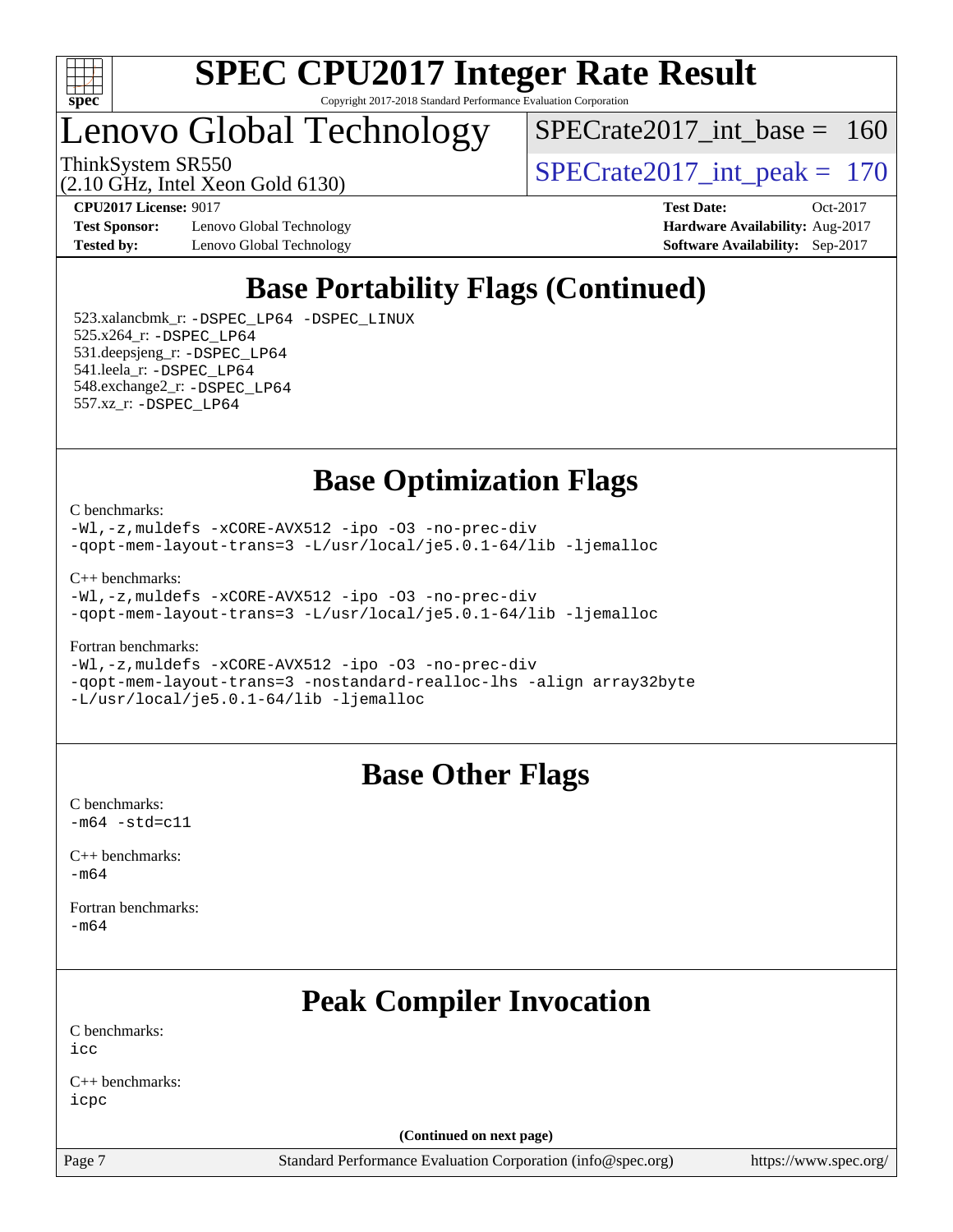

### Lenovo Global Technology

 $SPECrate2017\_int\_base = 160$ 

(2.10 GHz, Intel Xeon Gold 6130)

ThinkSystem SR550<br>  $\langle 2.10 \text{ GHz}$  Intel Year Gold 6130)

**[Test Sponsor:](http://www.spec.org/auto/cpu2017/Docs/result-fields.html#TestSponsor)** Lenovo Global Technology **[Hardware Availability:](http://www.spec.org/auto/cpu2017/Docs/result-fields.html#HardwareAvailability)** Aug-2017 **[Tested by:](http://www.spec.org/auto/cpu2017/Docs/result-fields.html#Testedby)** Lenovo Global Technology **[Software Availability:](http://www.spec.org/auto/cpu2017/Docs/result-fields.html#SoftwareAvailability)** Sep-2017

**[CPU2017 License:](http://www.spec.org/auto/cpu2017/Docs/result-fields.html#CPU2017License)** 9017 **[Test Date:](http://www.spec.org/auto/cpu2017/Docs/result-fields.html#TestDate)** Oct-2017

### **[Peak Compiler Invocation \(Continued\)](http://www.spec.org/auto/cpu2017/Docs/result-fields.html#PeakCompilerInvocation)**

[Fortran benchmarks](http://www.spec.org/auto/cpu2017/Docs/result-fields.html#Fortranbenchmarks): [ifort](http://www.spec.org/cpu2017/results/res2017q4/cpu2017-20171128-01317.flags.html#user_FCpeak_intel_ifort_18.0_8111460550e3ca792625aed983ce982f94888b8b503583aa7ba2b8303487b4d8a21a13e7191a45c5fd58ff318f48f9492884d4413fa793fd88dd292cad7027ca)

### **[Peak Portability Flags](http://www.spec.org/auto/cpu2017/Docs/result-fields.html#PeakPortabilityFlags)**

 500.perlbench\_r: [-DSPEC\\_LP64](http://www.spec.org/cpu2017/results/res2017q4/cpu2017-20171128-01317.flags.html#b500.perlbench_r_peakPORTABILITY_DSPEC_LP64) [-DSPEC\\_LINUX\\_X64](http://www.spec.org/cpu2017/results/res2017q4/cpu2017-20171128-01317.flags.html#b500.perlbench_r_peakCPORTABILITY_DSPEC_LINUX_X64) 502.gcc\_r: [-D\\_FILE\\_OFFSET\\_BITS=64](http://www.spec.org/cpu2017/results/res2017q4/cpu2017-20171128-01317.flags.html#user_peakPORTABILITY502_gcc_r_file_offset_bits_64_5ae949a99b284ddf4e95728d47cb0843d81b2eb0e18bdfe74bbf0f61d0b064f4bda2f10ea5eb90e1dcab0e84dbc592acfc5018bc955c18609f94ddb8d550002c) 505.mcf\_r: [-DSPEC\\_LP64](http://www.spec.org/cpu2017/results/res2017q4/cpu2017-20171128-01317.flags.html#suite_peakPORTABILITY505_mcf_r_DSPEC_LP64) 520.omnetpp\_r: [-DSPEC\\_LP64](http://www.spec.org/cpu2017/results/res2017q4/cpu2017-20171128-01317.flags.html#suite_peakPORTABILITY520_omnetpp_r_DSPEC_LP64) 523.xalancbmk\_r: [-D\\_FILE\\_OFFSET\\_BITS=64](http://www.spec.org/cpu2017/results/res2017q4/cpu2017-20171128-01317.flags.html#user_peakPORTABILITY523_xalancbmk_r_file_offset_bits_64_5ae949a99b284ddf4e95728d47cb0843d81b2eb0e18bdfe74bbf0f61d0b064f4bda2f10ea5eb90e1dcab0e84dbc592acfc5018bc955c18609f94ddb8d550002c) [-DSPEC\\_LINUX](http://www.spec.org/cpu2017/results/res2017q4/cpu2017-20171128-01317.flags.html#b523.xalancbmk_r_peakCXXPORTABILITY_DSPEC_LINUX) 525.x264\_r: [-DSPEC\\_LP64](http://www.spec.org/cpu2017/results/res2017q4/cpu2017-20171128-01317.flags.html#suite_peakPORTABILITY525_x264_r_DSPEC_LP64) 531.deepsjeng\_r: [-DSPEC\\_LP64](http://www.spec.org/cpu2017/results/res2017q4/cpu2017-20171128-01317.flags.html#suite_peakPORTABILITY531_deepsjeng_r_DSPEC_LP64) 541.leela\_r: [-DSPEC\\_LP64](http://www.spec.org/cpu2017/results/res2017q4/cpu2017-20171128-01317.flags.html#suite_peakPORTABILITY541_leela_r_DSPEC_LP64) 548.exchange2\_r: [-DSPEC\\_LP64](http://www.spec.org/cpu2017/results/res2017q4/cpu2017-20171128-01317.flags.html#suite_peakPORTABILITY548_exchange2_r_DSPEC_LP64) 557.xz\_r: [-DSPEC\\_LP64](http://www.spec.org/cpu2017/results/res2017q4/cpu2017-20171128-01317.flags.html#suite_peakPORTABILITY557_xz_r_DSPEC_LP64)

### **[Peak Optimization Flags](http://www.spec.org/auto/cpu2017/Docs/result-fields.html#PeakOptimizationFlags)**

[C benchmarks](http://www.spec.org/auto/cpu2017/Docs/result-fields.html#Cbenchmarks):

```
 500.perlbench_r: -Wl,-z,muldefs -prof-gen(pass 1) -prof-use(pass 2) -ipo
-xCORE-AVX512 -O3 -no-prec-div -qopt-mem-layout-trans=3
-fno-strict-overflow -L/usr/local/je5.0.1-64/lib
-ljemalloc
 502.gcc_r: -L/opt/intel/compilers_and_libraries_2018/linux/lib/ia32
-Wl,-z,muldefs -prof-gen(pass 1) -prof-use(pass 2) -ipo
-xCORE-AVX512 -O3 -no-prec-div -qopt-mem-layout-trans=3
-L/usr/local/je5.0.1-32/lib -ljemalloc
 505.mcf_r: -Wl,-z,muldefs -xCORE-AVX512 -ipo -O3 -no-prec-div
-qopt-mem-layout-trans=3 -L/usr/local/je5.0.1-64/lib
-ljemalloc
 525.x264_r: -Wl,-z,muldefs -xCORE-AVX512 -ipo -O3 -no-prec-div
-qopt-mem-layout-trans=3 -fno-alias
-L/usr/local/je5.0.1-64/lib -ljemalloc
 557.xz_r: Same as 505.mcf_r
```
**(Continued on next page)**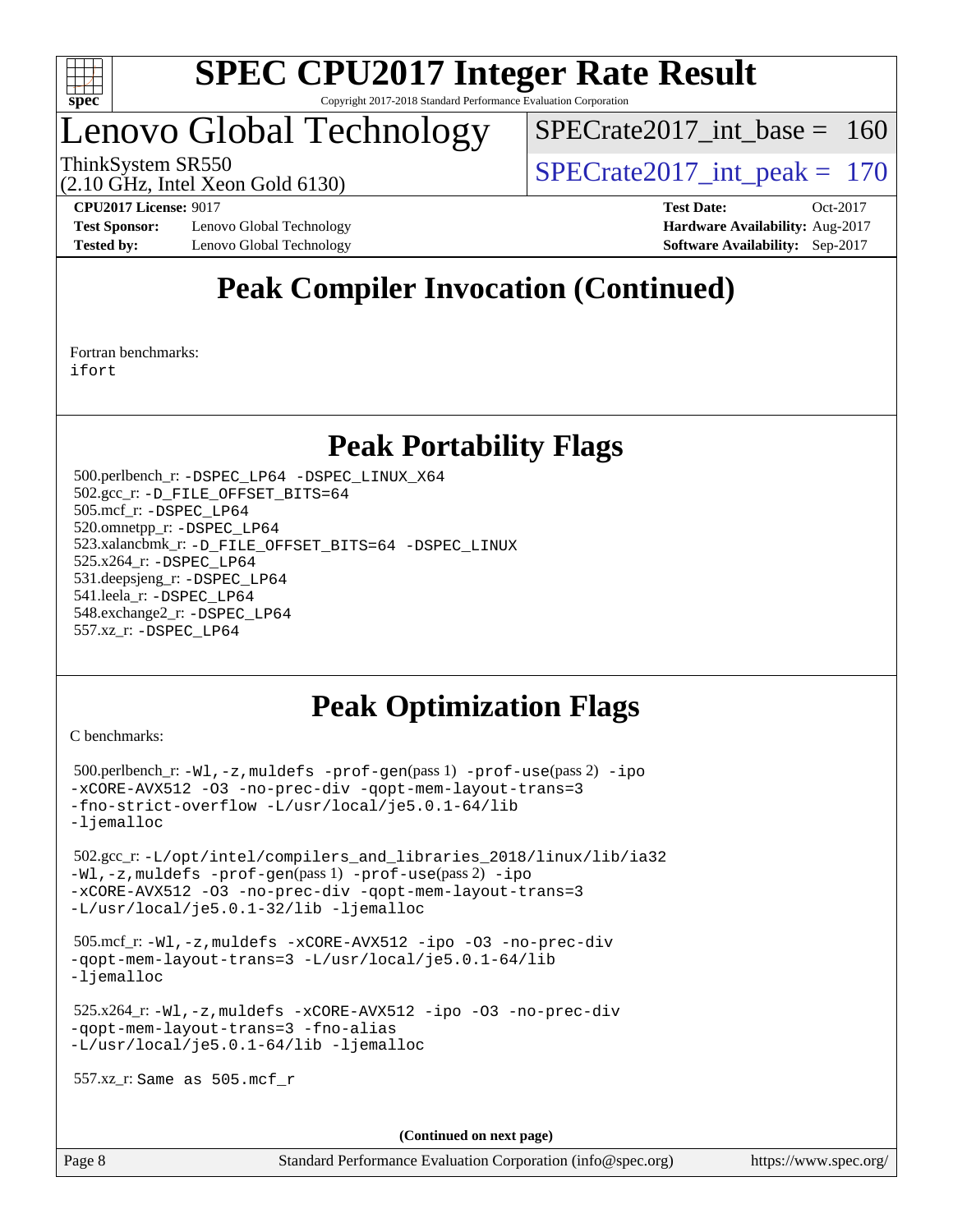

# **[SPEC CPU2017 Integer Rate Result](http://www.spec.org/auto/cpu2017/Docs/result-fields.html#SPECCPU2017IntegerRateResult)**

Copyright 2017-2018 Standard Performance Evaluation Corporation

### Lenovo Global Technology

 $SPECrate2017\_int\_base = 160$ 

(2.10 GHz, Intel Xeon Gold 6130)

ThinkSystem SR550<br>  $\angle Q$  10 GHz, Intel Year Gold 6130

**[Test Sponsor:](http://www.spec.org/auto/cpu2017/Docs/result-fields.html#TestSponsor)** Lenovo Global Technology **[Hardware Availability:](http://www.spec.org/auto/cpu2017/Docs/result-fields.html#HardwareAvailability)** Aug-2017 **[Tested by:](http://www.spec.org/auto/cpu2017/Docs/result-fields.html#Testedby)** Lenovo Global Technology **[Software Availability:](http://www.spec.org/auto/cpu2017/Docs/result-fields.html#SoftwareAvailability)** Sep-2017

**[CPU2017 License:](http://www.spec.org/auto/cpu2017/Docs/result-fields.html#CPU2017License)** 9017 **[Test Date:](http://www.spec.org/auto/cpu2017/Docs/result-fields.html#TestDate)** Oct-2017

### **[Peak Optimization Flags \(Continued\)](http://www.spec.org/auto/cpu2017/Docs/result-fields.html#PeakOptimizationFlags)**

[C++ benchmarks:](http://www.spec.org/auto/cpu2017/Docs/result-fields.html#CXXbenchmarks)

 520.omnetpp\_r: [-Wl,-z,muldefs](http://www.spec.org/cpu2017/results/res2017q4/cpu2017-20171128-01317.flags.html#user_peakEXTRA_LDFLAGS520_omnetpp_r_link_force_multiple1_b4cbdb97b34bdee9ceefcfe54f4c8ea74255f0b02a4b23e853cdb0e18eb4525ac79b5a88067c842dd0ee6996c24547a27a4b99331201badda8798ef8a743f577) [-prof-gen](http://www.spec.org/cpu2017/results/res2017q4/cpu2017-20171128-01317.flags.html#user_peakPASS1_CXXFLAGSPASS1_LDFLAGS520_omnetpp_r_prof_gen_5aa4926d6013ddb2a31985c654b3eb18169fc0c6952a63635c234f711e6e63dd76e94ad52365559451ec499a2cdb89e4dc58ba4c67ef54ca681ffbe1461d6b36)(pass 1) [-prof-use](http://www.spec.org/cpu2017/results/res2017q4/cpu2017-20171128-01317.flags.html#user_peakPASS2_CXXFLAGSPASS2_LDFLAGS520_omnetpp_r_prof_use_1a21ceae95f36a2b53c25747139a6c16ca95bd9def2a207b4f0849963b97e94f5260e30a0c64f4bb623698870e679ca08317ef8150905d41bd88c6f78df73f19)(pass 2) [-ipo](http://www.spec.org/cpu2017/results/res2017q4/cpu2017-20171128-01317.flags.html#user_peakPASS1_CXXOPTIMIZEPASS2_CXXOPTIMIZE520_omnetpp_r_f-ipo) [-xCORE-AVX512](http://www.spec.org/cpu2017/results/res2017q4/cpu2017-20171128-01317.flags.html#user_peakPASS2_CXXOPTIMIZE520_omnetpp_r_f-xCORE-AVX512) [-O3](http://www.spec.org/cpu2017/results/res2017q4/cpu2017-20171128-01317.flags.html#user_peakPASS1_CXXOPTIMIZEPASS2_CXXOPTIMIZE520_omnetpp_r_f-O3) [-no-prec-div](http://www.spec.org/cpu2017/results/res2017q4/cpu2017-20171128-01317.flags.html#user_peakPASS1_CXXOPTIMIZEPASS2_CXXOPTIMIZE520_omnetpp_r_f-no-prec-div) [-qopt-mem-layout-trans=3](http://www.spec.org/cpu2017/results/res2017q4/cpu2017-20171128-01317.flags.html#user_peakPASS1_CXXOPTIMIZEPASS2_CXXOPTIMIZE520_omnetpp_r_f-qopt-mem-layout-trans_de80db37974c74b1f0e20d883f0b675c88c3b01e9d123adea9b28688d64333345fb62bc4a798493513fdb68f60282f9a726aa07f478b2f7113531aecce732043) [-L/usr/local/je5.0.1-64/lib](http://www.spec.org/cpu2017/results/res2017q4/cpu2017-20171128-01317.flags.html#user_peakEXTRA_LIBS520_omnetpp_r_jemalloc_link_path64_4b10a636b7bce113509b17f3bd0d6226c5fb2346b9178c2d0232c14f04ab830f976640479e5c33dc2bcbbdad86ecfb6634cbbd4418746f06f368b512fced5394) [-ljemalloc](http://www.spec.org/cpu2017/results/res2017q4/cpu2017-20171128-01317.flags.html#user_peakEXTRA_LIBS520_omnetpp_r_jemalloc_link_lib_d1249b907c500fa1c0672f44f562e3d0f79738ae9e3c4a9c376d49f265a04b9c99b167ecedbf6711b3085be911c67ff61f150a17b3472be731631ba4d0471706)

 523.xalancbmk\_r: [-L/opt/intel/compilers\\_and\\_libraries\\_2018/linux/lib/ia32](http://www.spec.org/cpu2017/results/res2017q4/cpu2017-20171128-01317.flags.html#user_peakCXXLD523_xalancbmk_r_Enable-32bit-runtime_af243bdb1d79e4c7a4f720bf8275e627de2ecd461de63307bc14cef0633fde3cd7bb2facb32dcc8be9566045fb55d40ce2b72b725f73827aa7833441b71b9343) [-Wl,-z,muldefs](http://www.spec.org/cpu2017/results/res2017q4/cpu2017-20171128-01317.flags.html#user_peakEXTRA_LDFLAGS523_xalancbmk_r_link_force_multiple1_b4cbdb97b34bdee9ceefcfe54f4c8ea74255f0b02a4b23e853cdb0e18eb4525ac79b5a88067c842dd0ee6996c24547a27a4b99331201badda8798ef8a743f577) [-prof-gen](http://www.spec.org/cpu2017/results/res2017q4/cpu2017-20171128-01317.flags.html#user_peakPASS1_CXXFLAGSPASS1_LDFLAGS523_xalancbmk_r_prof_gen_5aa4926d6013ddb2a31985c654b3eb18169fc0c6952a63635c234f711e6e63dd76e94ad52365559451ec499a2cdb89e4dc58ba4c67ef54ca681ffbe1461d6b36)(pass 1) [-prof-use](http://www.spec.org/cpu2017/results/res2017q4/cpu2017-20171128-01317.flags.html#user_peakPASS2_CXXFLAGSPASS2_LDFLAGS523_xalancbmk_r_prof_use_1a21ceae95f36a2b53c25747139a6c16ca95bd9def2a207b4f0849963b97e94f5260e30a0c64f4bb623698870e679ca08317ef8150905d41bd88c6f78df73f19)(pass 2) [-ipo](http://www.spec.org/cpu2017/results/res2017q4/cpu2017-20171128-01317.flags.html#user_peakPASS1_CXXOPTIMIZEPASS2_CXXOPTIMIZE523_xalancbmk_r_f-ipo) [-xCORE-AVX512](http://www.spec.org/cpu2017/results/res2017q4/cpu2017-20171128-01317.flags.html#user_peakPASS2_CXXOPTIMIZE523_xalancbmk_r_f-xCORE-AVX512) [-O3](http://www.spec.org/cpu2017/results/res2017q4/cpu2017-20171128-01317.flags.html#user_peakPASS1_CXXOPTIMIZEPASS2_CXXOPTIMIZE523_xalancbmk_r_f-O3) [-no-prec-div](http://www.spec.org/cpu2017/results/res2017q4/cpu2017-20171128-01317.flags.html#user_peakPASS1_CXXOPTIMIZEPASS2_CXXOPTIMIZE523_xalancbmk_r_f-no-prec-div) [-qopt-mem-layout-trans=3](http://www.spec.org/cpu2017/results/res2017q4/cpu2017-20171128-01317.flags.html#user_peakPASS1_CXXOPTIMIZEPASS2_CXXOPTIMIZE523_xalancbmk_r_f-qopt-mem-layout-trans_de80db37974c74b1f0e20d883f0b675c88c3b01e9d123adea9b28688d64333345fb62bc4a798493513fdb68f60282f9a726aa07f478b2f7113531aecce732043) [-L/usr/local/je5.0.1-32/lib](http://www.spec.org/cpu2017/results/res2017q4/cpu2017-20171128-01317.flags.html#user_peakEXTRA_LIBS523_xalancbmk_r_jemalloc_link_path32_e29f22e8e6c17053bbc6a0971f5a9c01a601a06bb1a59df2084b77a2fe0a2995b64fd4256feaeea39eeba3aae142e96e2b2b0a28974019c0c0c88139a84f900a) [-ljemalloc](http://www.spec.org/cpu2017/results/res2017q4/cpu2017-20171128-01317.flags.html#user_peakEXTRA_LIBS523_xalancbmk_r_jemalloc_link_lib_d1249b907c500fa1c0672f44f562e3d0f79738ae9e3c4a9c376d49f265a04b9c99b167ecedbf6711b3085be911c67ff61f150a17b3472be731631ba4d0471706)

531.deepsjeng\_r: Same as 520.omnetpp\_r

541.leela\_r: Same as 520.omnetpp\_r

[Fortran benchmarks](http://www.spec.org/auto/cpu2017/Docs/result-fields.html#Fortranbenchmarks):

```
-Wl,-z,muldefs -xCORE-AVX512 -ipo -O3 -no-prec-div
-qopt-mem-layout-trans=3 -nostandard-realloc-lhs -align array32byte
-L/usr/local/je5.0.1-64/lib -ljemalloc
```
### **[Peak Other Flags](http://www.spec.org/auto/cpu2017/Docs/result-fields.html#PeakOtherFlags)**

[C benchmarks \(except as noted below\)](http://www.spec.org/auto/cpu2017/Docs/result-fields.html#Cbenchmarksexceptasnotedbelow):  $-m64 - std= c11$  $-m64 - std= c11$ 

502.gcc\_r: [-m32](http://www.spec.org/cpu2017/results/res2017q4/cpu2017-20171128-01317.flags.html#user_peakCCLD502_gcc_r_intel_ia32_18.0_2666f1173eb60787016b673bfe1358e27016ef7649ea4884b7bc6187fd89dc221d14632e22638cde1c647a518de97358ab15d4ad098ee4e19a8b28d0c25e14bf) [-std=c11](http://www.spec.org/cpu2017/results/res2017q4/cpu2017-20171128-01317.flags.html#user_peakCCLD502_gcc_r_intel_compiler_c11_mode_0e1c27790398a4642dfca32ffe6c27b5796f9c2d2676156f2e42c9c44eaad0c049b1cdb667a270c34d979996257aeb8fc440bfb01818dbc9357bd9d174cb8524)

[C++ benchmarks \(except as noted below\):](http://www.spec.org/auto/cpu2017/Docs/result-fields.html#CXXbenchmarksexceptasnotedbelow) [-m64](http://www.spec.org/cpu2017/results/res2017q4/cpu2017-20171128-01317.flags.html#user_CXXpeak_intel_intel64_18.0_af43caccfc8ded86e7699f2159af6efc7655f51387b94da716254467f3c01020a5059329e2569e4053f409e7c9202a7efc638f7a6d1ffb3f52dea4a3e31d82ab)

523.xalancbmk\_r: [-m32](http://www.spec.org/cpu2017/results/res2017q4/cpu2017-20171128-01317.flags.html#user_peakCXXLD523_xalancbmk_r_intel_ia32_18.0_2666f1173eb60787016b673bfe1358e27016ef7649ea4884b7bc6187fd89dc221d14632e22638cde1c647a518de97358ab15d4ad098ee4e19a8b28d0c25e14bf)

[Fortran benchmarks](http://www.spec.org/auto/cpu2017/Docs/result-fields.html#Fortranbenchmarks): [-m64](http://www.spec.org/cpu2017/results/res2017q4/cpu2017-20171128-01317.flags.html#user_FCpeak_intel_intel64_18.0_af43caccfc8ded86e7699f2159af6efc7655f51387b94da716254467f3c01020a5059329e2569e4053f409e7c9202a7efc638f7a6d1ffb3f52dea4a3e31d82ab)

The flags files that were used to format this result can be browsed at

<http://www.spec.org/cpu2017/flags/Intel-ic18.0-official-linux64.html> <http://www.spec.org/cpu2017/flags/Lenovo-Platform-Flags-V1.2-SKL-E.html>

You can also download the XML flags sources by saving the following links:

<http://www.spec.org/cpu2017/flags/Intel-ic18.0-official-linux64.xml> <http://www.spec.org/cpu2017/flags/Lenovo-Platform-Flags-V1.2-SKL-E.xml>